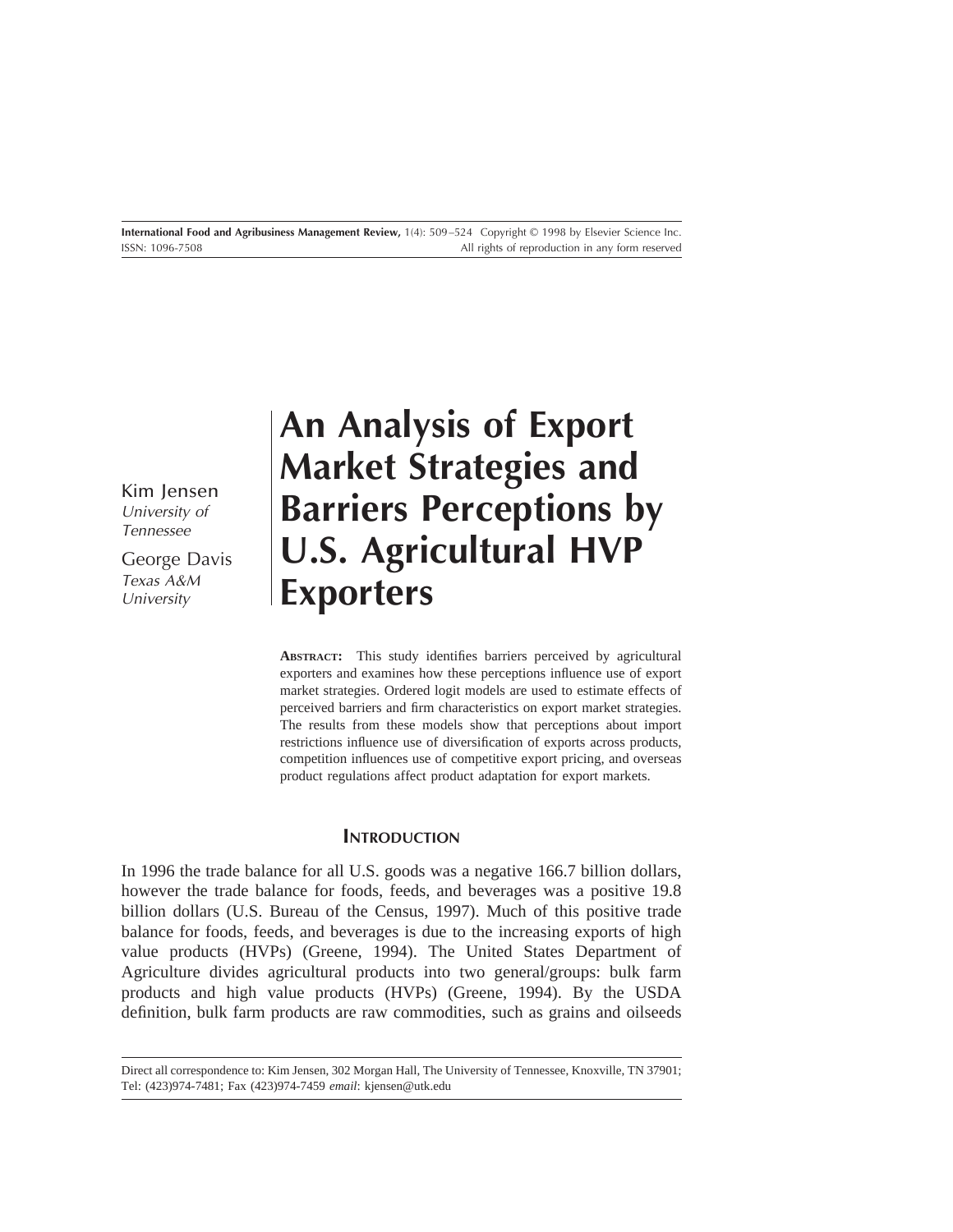



(i.e. wheat, corn, and rice) whereas, high value products include high value unprocessed products (including fresh fruit, nuts vegetables, and honey), semiprocessed products (such as flour, vegetable oil, meats, cocoa, and sugar), and highly processed products (including processed foods beverages beer, and wine). With the growth in HVP exports relative to bulk commodities exports, in recent years HVP exports have accounted for over half the value of U.S. agricultural exports (See Figure 1). Despite the critical role HVPs play in the agricultural export sector, little is known about the management practices these HVP firms pursue in order to be successful exporters.

One of the most important management decisions made by an exporting agribusiness is selection of an export market strategy. Of course, the purpose of developing an export market strategy is to overcome a perceived barrier to exporting and attempt to optimize some objective function. Consequently, whether a barrier is perceived as major or minor will influence the extent to which a particular strategy is pursued by an agribusiness. Furthermore, firms of differing sizes, levels of business and export experience, and commitment to exporting will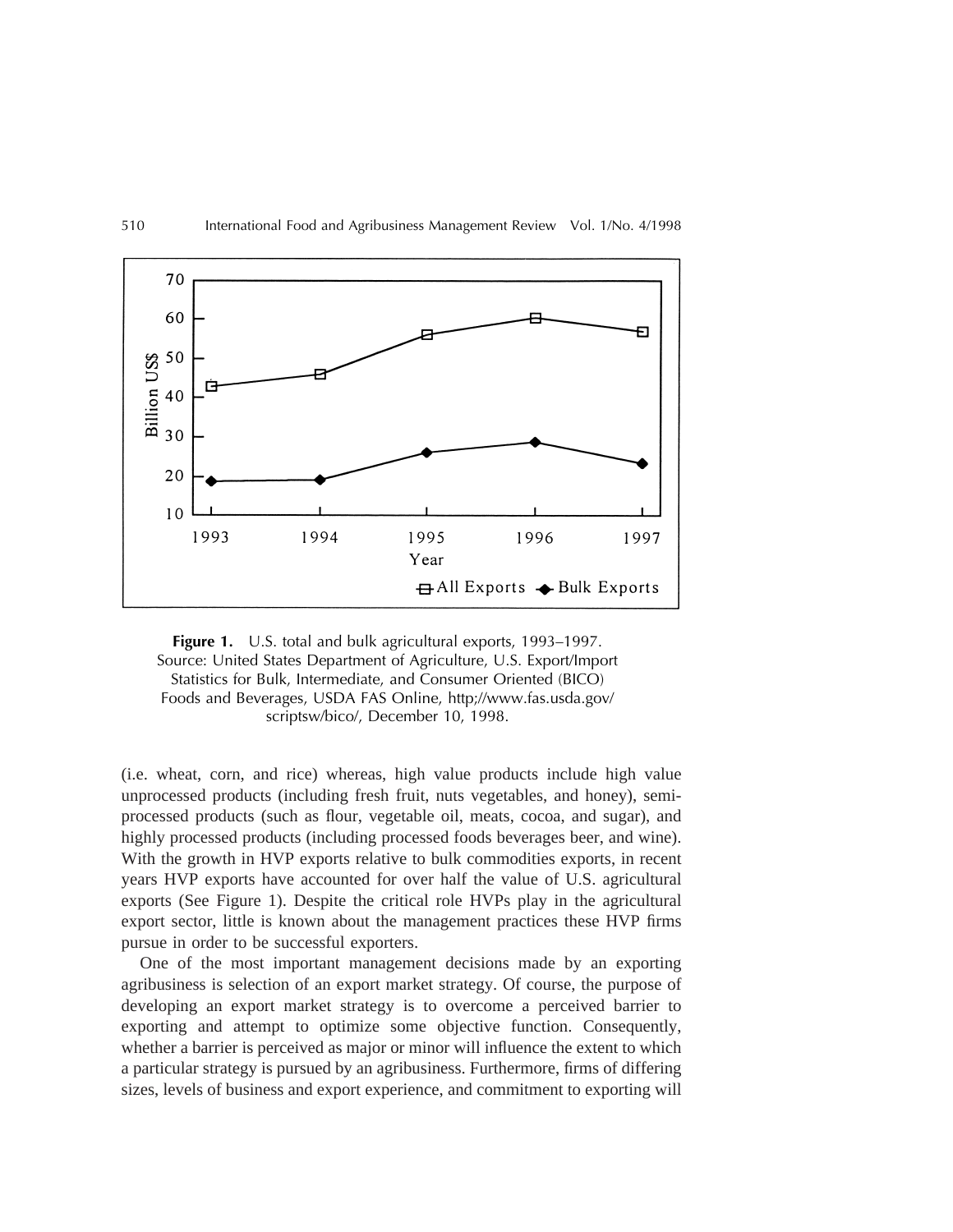likely have varying ranges of abilities and willingness to implement export market strategies.

The purpose of this article is to obtain a better understanding of the relationship between alternative export market strategies and the potential barriers faced by HVP agricultural exporters. This goal is achieved by using a unique firm level data set developed in conjunction with the Foreign Agricultural Service (FAS) of the United States Department of Agriculture (USDA). the firms represented in this data set are all processors or sellers of high value, branded agricultural products under the USDA definition. With this data set, ordered logit models are used to estimate the relationship between the probability that a particular strategy is more likely to be used by a firm and the firm's perceptions on export barriers and its characteristics. Though little work has been conducted on export market strategies and barriers perceptions in the agricultural business literature much work has been conducted in this area in the general business literature. Based on this literature, and for comparative purposes, four export market strategies are considered: *diversification through selling multiple products*, *specially tailoring advertising and promotion to the export market*, *competitive pricing*, and *adapting products to the export market*. The barrier types considered are also based on the general business literature and include *import restrictions*, *buyer awareness in the export market*, *competition from other suppliers*, and *export country product regulations*. One of the main methodological differences between the analysis presented here and the literature that has come before is that none of the previous studies examine the relationship between market strategies and export barriers perceptions. Rather, in general, some studies looked at the relationship between export market strategies and firm characteristics and others examined the relationship between barriers perceptions and firm characteristics. the analysis presented here extends this literature by exploring the relationship between export market strategies, export barriers perceptions and other firm characteristics within a multiple regression framework.

The next section of this paper provides a brief literature review of export marketing and barriers perceptions studies. In the subsequent section, the method of analysis is presented and the data collection procedures discussed. The results are then presented and the paper closes with conclusions and implications for export marketing.

# **STUDIES OF EXPORT BARRIERS AND EXPORT MARKET STRATEGIES**

As stated, most of the works on export barriers and export market strategies have been in the general business literature. Several key export barriers have been identified as important. A number of studies have found that regulatory barriers and import restrictions are problematic for exporting firms (Barker and Kaynak,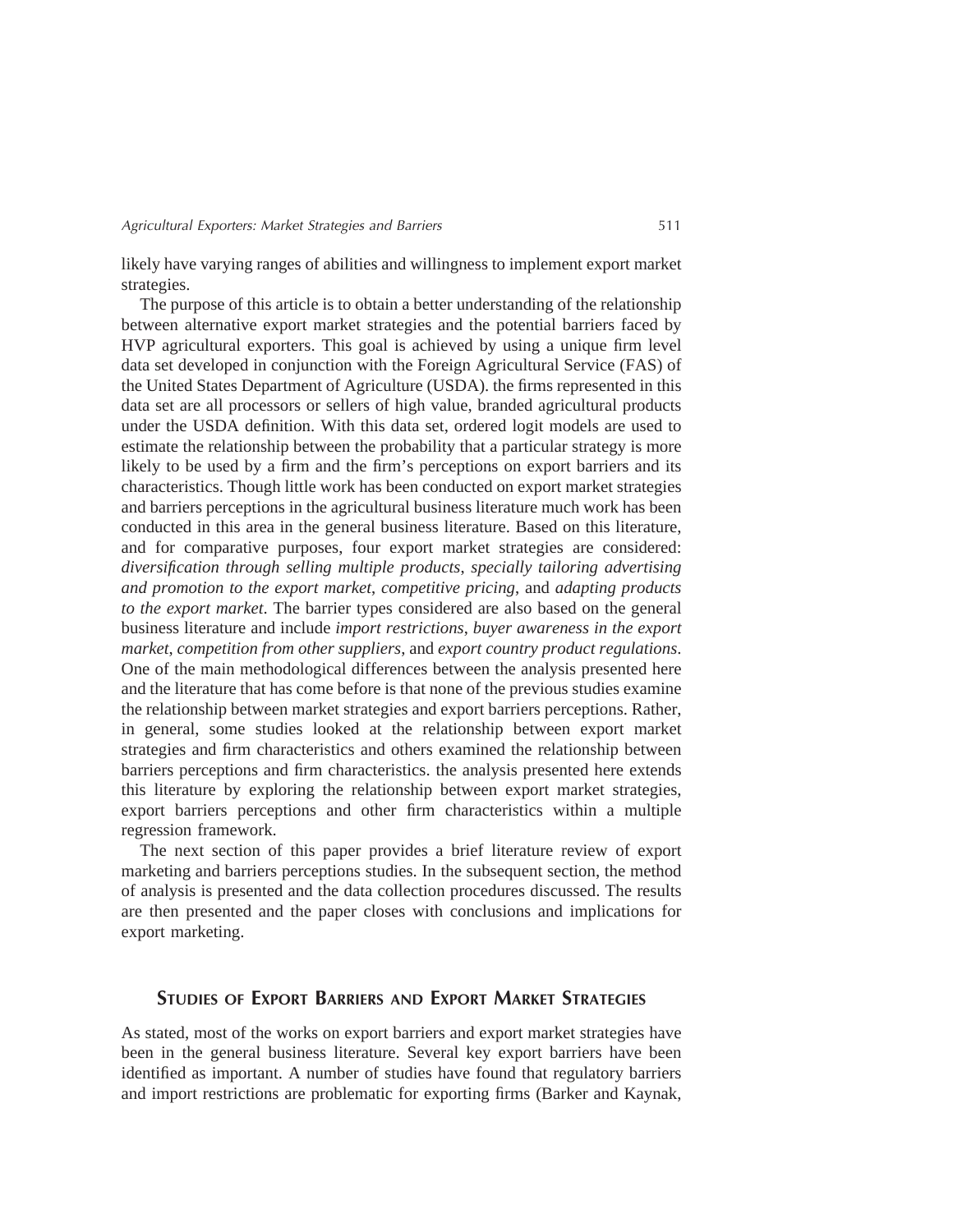1992; Moini, 1997; Rabino, 1980). Financial and market risk barriers, such as lack of adequate market research or trade leads, exchange rate risk, or inability to obtain financing for export have also been cited as barriers to exporting (Barker and Kaynak, 1992; Moini, 1997; Rabino, 1980; Shoham and Albaum, 1995; Bauerschmidt, Sullivan, and Gillespie, 1985; Bodur, 1986; Cavusgil, 1984; Howard and Borgia, 1991; Katsikeas, 1994; Kedia and Chhokar, 1996). Other studies have found that the transportation costs can impede exports. Furthermore, export market competition from both domestic and foreign suppliers can be a barrier to exporting (Kedia and Chhokar, 1986; Dichtl, Koeglmayr, and Mueller, 1990; Naidu and Rao, 1993) and buyers' awareness or attitudes about the product in the foreign market can also inhibit exporting (Shoham and Albaum, 1995; Kedia and Chhokar, 1986). These studies, for the most part examined export barriers for firms across a wide range of industries or focus on non-agribusiness sectors. Only one study focused on Turkish exporters of food products (Bodur, 1986).

On the export marketing strategy side, several key strategies have been identified and associated with firm characteristics. A study by Katsikeas and Leonidou of market strategies used by exporting food manufacturing firms examined two types of strategies: market concentration and market spreading (Katsikeas and Leonidou, 1996). They defined an export market concentration strategy as one where a firm confines its export marketing to a single market, while export market spreading is when the firm diversifies its marketing efforts across multiple markets. Results from their study suggested that market spreaders tend to be larger firms and that national export policy had more influence on export spreaders in terms of maintaining these firms' commitment to exporting. Also, findings from Piercy and da Rocha et al. suggested that market spreaders tended to be more experienced and have higher export involvement than market concentrators (Piercy, 1981; da Rocha, Christensen, and daCunha, 1990). Because market spreaders may be less focused on gaining large market share in any one market, these firms focus on attaining sales across a variety of markets. The fact that past studies have found that market spreaders react to export market policy and elect to sell across multiple markets suggests that these firms may be influenced by in-country import restrictions that limit their market penetration in a given market.

Katsikeas and Leonidou's findings also suggested that exporters concentrating in a single market attempted to compete on the basis of price and tended to be smaller, less export experienced firms (Katsikeas and Leonidou, 1996). However, it should be noted, that a study by Cavusgil and Kirpalani which examined exporting success across firms from a variety of industries found no significant difference between small and large firms in exporting success through the use of comparable pricing (Cavusgil and Kirpalani, 1993). Also, when comparing successful versus ex-exporters, Christensen, et al. found that successful exporters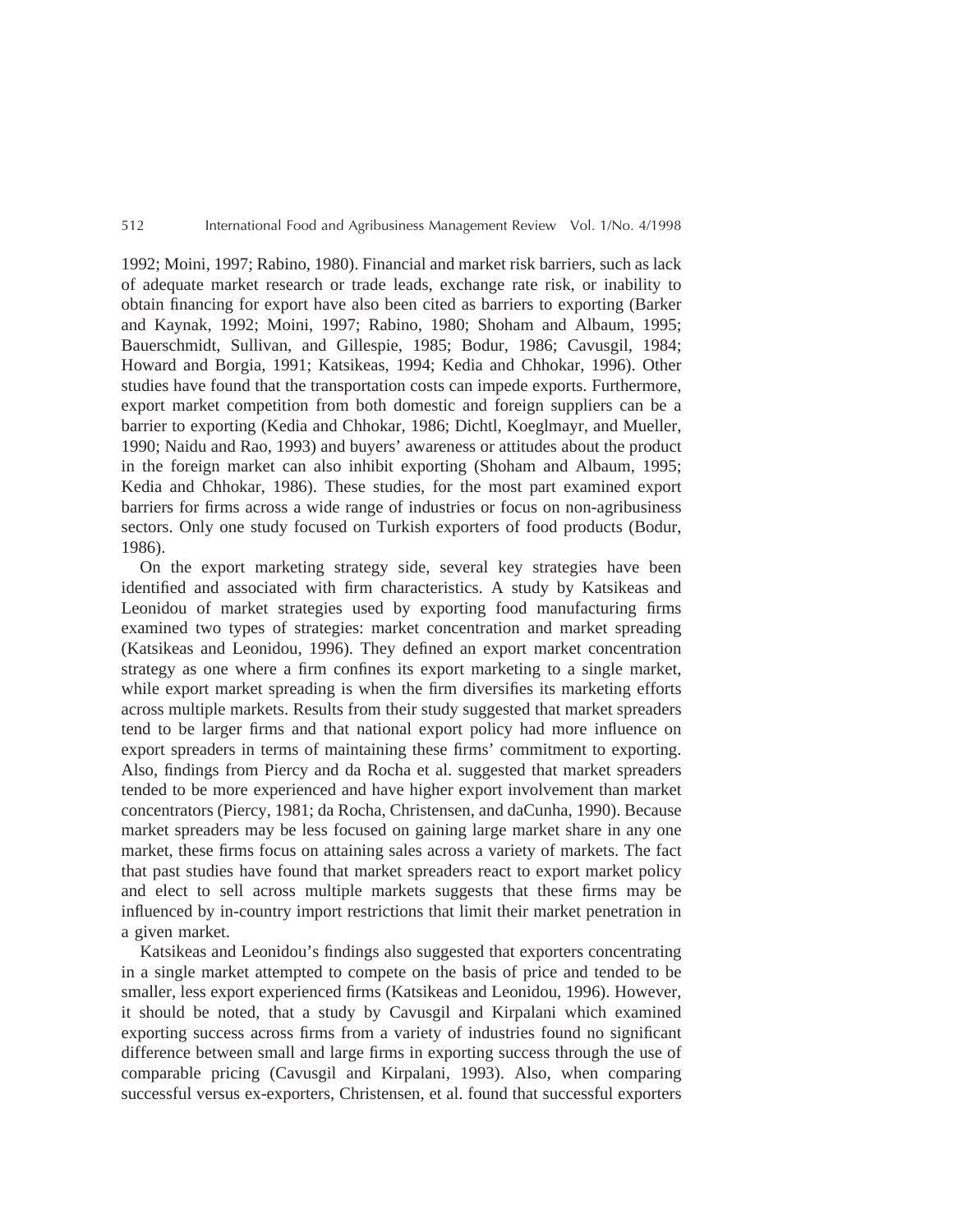tended to be larger firms that focused on competitive pricing and did not expect risk premiums for exporting (Christensen, da Rocha, and Gertner, 1987). While the results from past studies regarding how size and export experience may influence the use of competitive pricing are mixed, competition from other suppliers will likely influence a firm's use of a competitive pricing strategy.

Findings from a study by Cavusgil showed that experimental exporters were less likely to modify their products for export than active or committed exporters (Cavusgil, 1984). Cavusgil and Kirpalani's study of small versus large firms found that larger firms were more likely to experience export success by changing their product position and adapting their products than were small firms (Cavusgil and Kirpalani, 1993). Findings from these studies would suggest that less product adaptation might be expected from less experienced, less export intense, smaller firms.

Cavusgil and Kirpalani also found that large exporters were more likely to have successfully increased exports by providing only low or moderate international promotional support (Cavusgil and Kirpalani, 1993). A study by Cavusgil showed that 41% of experimental exporters provided sales aids for distributors, while only 15% of committed exporters provided sales aids to distributors (Cavusgil, 1984). The results from their study suggested that while sporadic exporters believed they exercised more power using product and price elements, regular exporters used promotion and distribution elements to exercise power. These studies suggest that non-price promotion and advertising strategies were used more by larger, export committed firms than by smaller, sporadic exporters.

### **DATA AND METHOD OF ANALYSIS**

The above literature was used as a guide to first identify export market strategies, export barriers, and firm characteristics that have been found important in the general business literature on export market strategies. The exporting strategies considered are *diversification through selling multiple products*, *specially tailoring advertising and promotion to the export market*, *competitive pricing*, and *adapting products to the export market*. The barrier types considered are *import restrictions*, *buyer awareness in the export market*, *competition from other suppliers*, and *export country product regulations*. The firm characteristics considered are *firm sales*, *export intensity*, *whether the firm is new to exporting*, *whether the firm has an international marketing department*, *years of business experience*, and *type of product sold*.

A survey was developed in conjunction with officials from the Foreign Agricultural Service (FAS) of the United States Department of Agriculture (USDA) and a focus group consisting of representatives from currently exporting, nonexporting, and previously exporting agribusiness firms. Once the survey was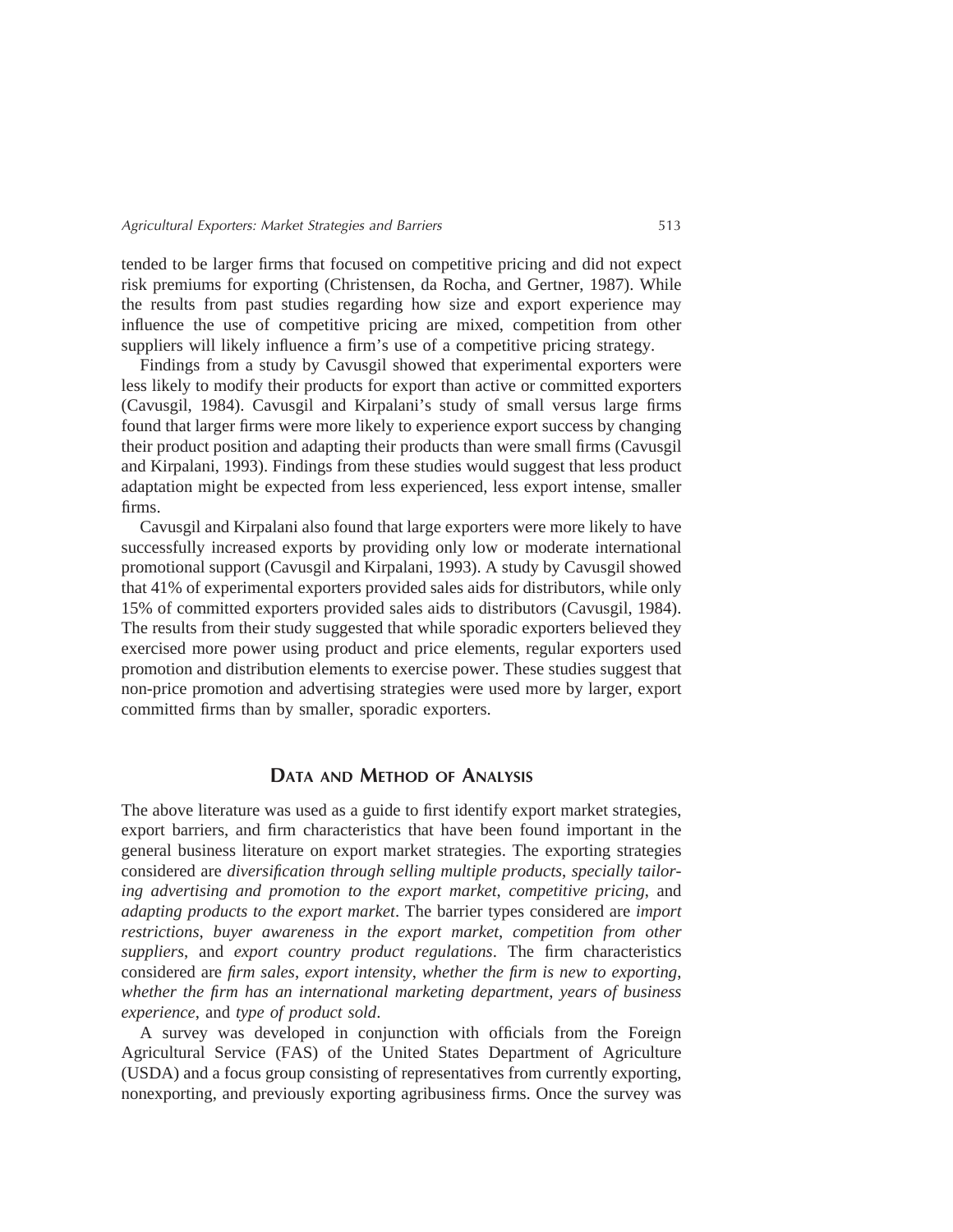completed, FAS records of participants in the 1993–1994 Market Participation Program (MPP)-branded portion were used as the population to survey.<sup>1</sup> All 764 participants in the 1993–94 USDA MPP-branded portion were surveyed. The MPP-branded portion participants were chosen for four reasons. First, all participants in the MPP-branded portion were active exporters. Second, all participants in the MPP-branded portion were HVP agricultural exporters (U.S. Federal Register, 1994). Third, by definition of being a participant in the MPP, these exporters had experienced some type of barrier to exporting. Fourth, FAS has been criticized by the General Accounting Office (GA)) for its lack of basic information on the firms that were participating in the MPP (U.S. General Accounting Office, 1993). Initially, the survey was mailed to 20 pre-test firms, who were asked for comments and suggestions regarding the questionnaire. No changes to the survey were necessary. The remaining 744 companies were sent the questionnaire in September 1995, using Dillman's method for mail surveys (Dillman, 1978). The non-respondents were notified with a reminder postcard. A second mailing was sent to nonrespondents approximately three weeks after the first, along with telephone reminders. Of the overall 764 mailed surveys, four were returned as undeliverable and usable responses totaled 230. Of these 230 surveys, 184 contained completed responses to all questions used in this analysis.

While limited information was available to compare the responding exporters with the general population of the U.S. exporters of HVPs, according to Massachusetts Institute for Social and Economic Research (MISER) estimates of exports by state-of-origin, about 30% of the value of exports of food and kindred products originated from the West, 39% were from the Southeast, 7% were from the Northeast, and 24% were from the Midwest (Massachusetts Institute for Social and Economic Research, 1997).<sup>2</sup> A comparison of the responding firms' share of sales from exports across regions showed that, on average, firms from the West and Northeast had lower export shares than firms from the Southeast. Therefore, the responding firms may be fairly representative in terms of regional values of exports.

Each respondent was asked to rate on a five-point likert scale the frequency of the use of the four market strategies (1 = always, 2 = often, 3 = sometimes, 4 = rarely,  $5 =$  never). Each respondent was also asked to rate on a three-point likert scale the significance of four export barriers ( $1 = \text{major barrier}$ ,  $2 = \text{minor barrier}$ ,  $3 =$  not a barrier). The firm characteristics requested of each respondent were firm sales category, exports as a percent total sales (export intensity), whether the firm is new to exporting, whether the firm has an international marketing department, years of business experience, and type of product sold.

The frequency of use of the marketing strategy can be considered a choice variable within a random utility (profit) framework and the dependent variable with a regression context. The other variables would be the independent variables within a regression context. Because of the ordered nature of the dependent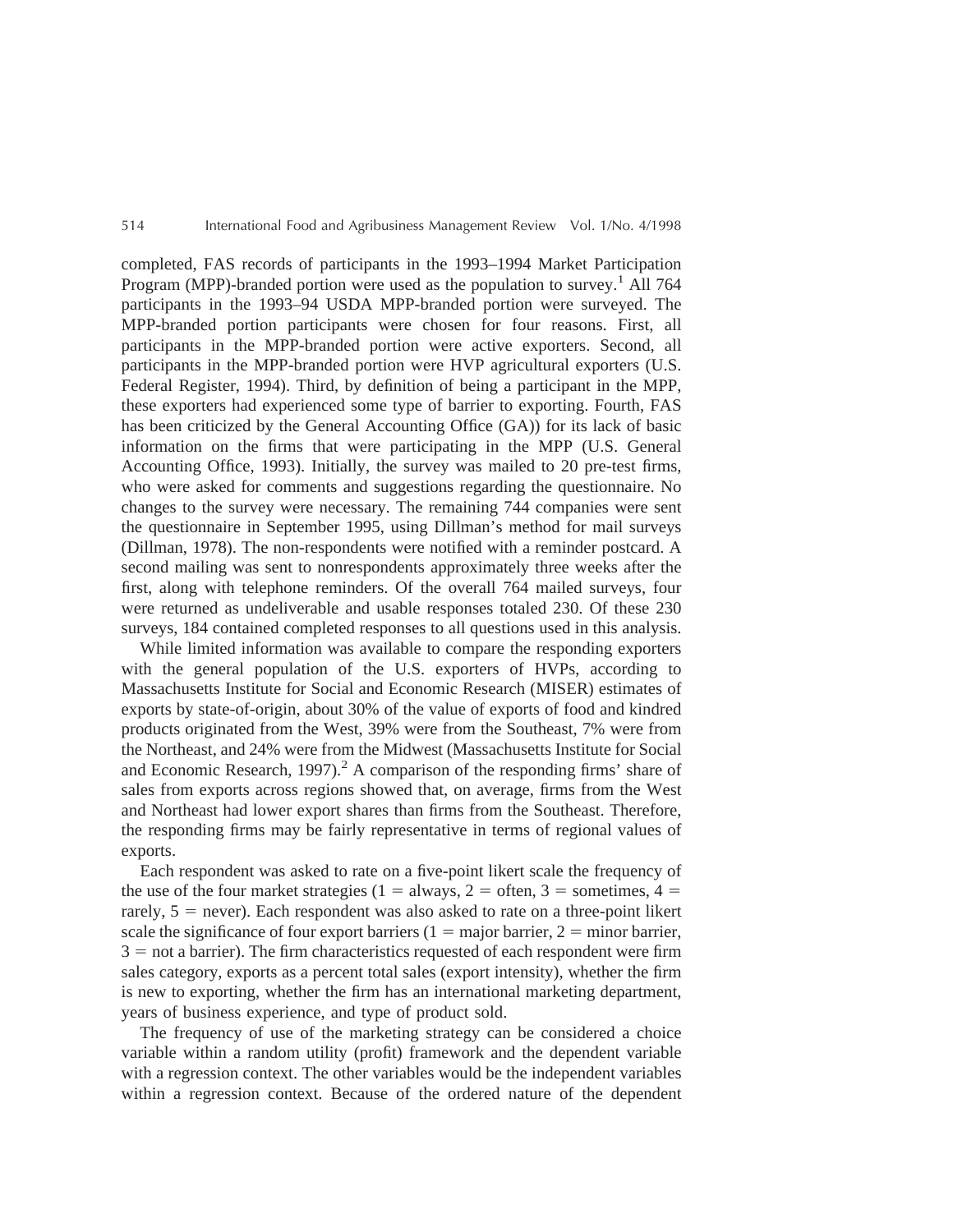variable (frequency of use) an ordered profit or logit specification is appropriate (Greene, 1993). The probability that a firm will use a strategy at the ith level is:

$$
\text{Prob}(\text{strat} = i | X) = F(\alpha_i + \beta X) \qquad i = 1
$$
\n
$$
F(\alpha_i + \beta X) - F(\alpha_{i-1} + \beta X) \qquad 1 < i \le k
$$
\n
$$
1 - F(\alpha_i + \beta X) \qquad i = k + 1
$$

where  $F$  denotes the logistic distribution and  $X$  is the regressor matrix including export barrier perceptions, firm sales (considered a measure of size), export intensity, whether the firm is new to exporting, whether the firm has an international marketing department, years in business, and type of product sold. The  $\alpha$  parameters represent the threshold values between each level of strategy use.

As is well known, the parameters within the ordered response model will provide no real indication of how the probability of the frequency of use of an export strategy will change as a regressor changes. These changes are captured by the marginal effects, which are

$$
\frac{\partial \text{Prob}(strat = i)}{\partial X} = f(\alpha_i + \beta X)^* \beta \qquad i = 1
$$

$$
\frac{\partial \text{Prob}(\text{strat} = i)}{\partial X} = [f(\alpha_i + \beta X) - f(\alpha_{i-1} + \beta X)]^* \beta \quad 1 < i \le k
$$

$$
\frac{\partial \text{Prob}(\text{strat} = i)}{\partial X} = [1 - f(\alpha_i + \beta X)]^* \beta \qquad i = k + 1
$$

where *f* is the density function of the logistic distribution. The marginal effects indicate that only the two extreme categories will have signs in agreement with the parameter estimates.

Following the findings of the general business literature, and for comparative purposes, each strategy implemented is considered to be in response to a particular barrier and vary by firm characteristics. Thus the only difference in the regressor matrix **X** across strategies will be the barrier type, all other regressors will be the same. Diversification through selling multiple products is postulated to be designed to overcome import regulations in a given import market, as suggested by (Katsikeas and Leonidou, 1996). The study by Cavusgil and Kirpalani suggested that firms used competitive pricing as a market strategy to meet competition from other suppliers (Cavusgil and Kirpalani, 1993). Product adap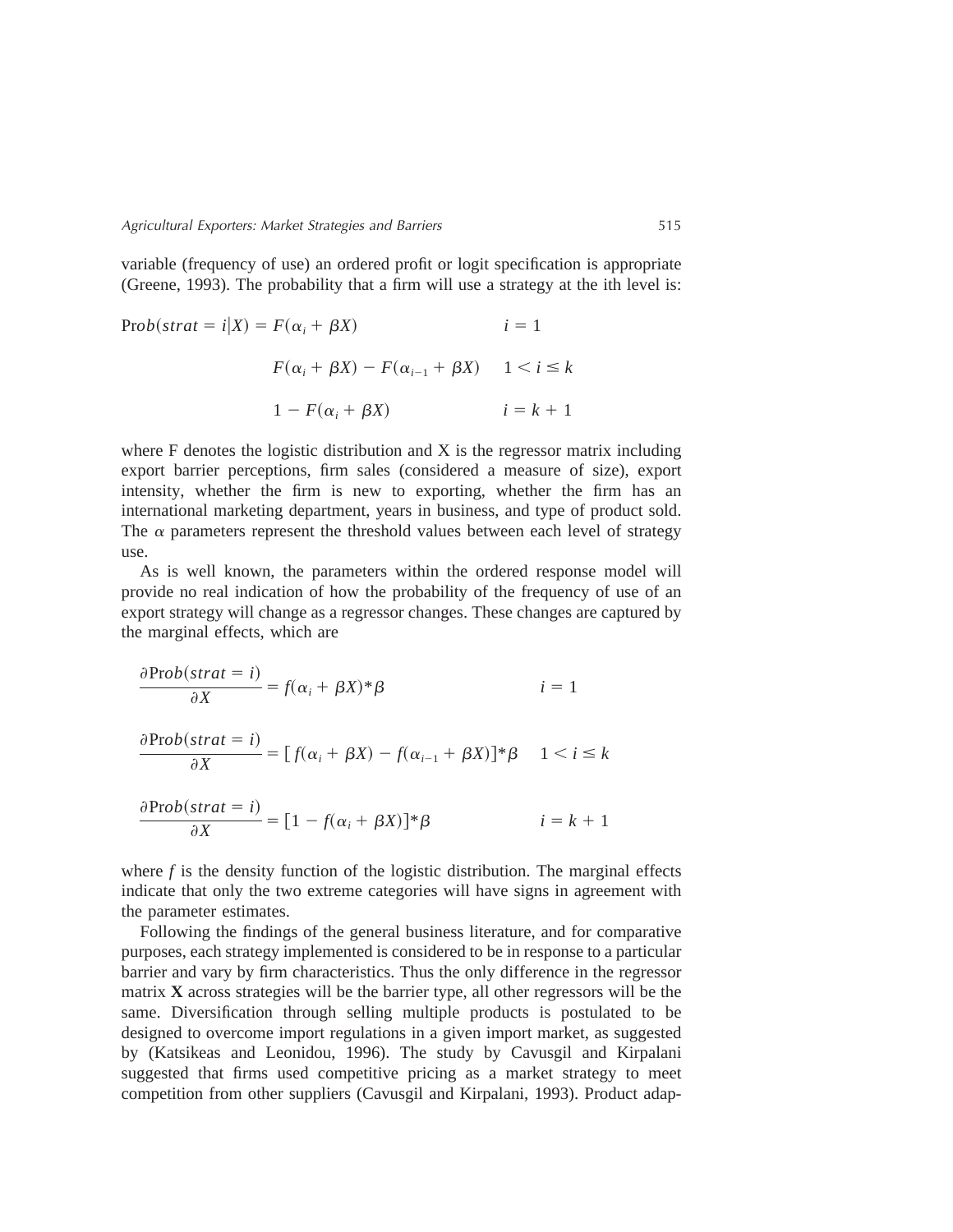516 International Food and Agribusiness Management Review Vol. 1/No. 4/1998

tation is a strategy designed to gain greater access in those markets in which there are product regulations in the export market. Finally, if there are low buyer awareness problems in the importing market, a firm will likely pursue a more intensive advertising program tailored for that market.

### **RESULTS**

The definitions of the variables used in the analysis and their respective means are provided in Table 1. For the export strategies, the means inicate that, averaged over all firms, the four export strategies listed are used between often and sometimes. For the export barriers, the means indicate that, on average, import restrictions are perceived as the most important barrier and product regulations as the least important barrier. Because dummy variables are used to measure the sales categories, new to export status, and presence of an international marketing department, the means associated with these variables represent the percentage of firms with these characteristics. The sales distribution is slightly skewed to the left, with 58.1% of the firms being in the top two categories and 41.9% being in the lower three categories. New to export firms constitute about 38.6% of the sample and 64.1% of the firms have an international marketing department. The average number of years in business is 35.6 and the average percent of sales going to export is 30.7. The product category means give the percentage of firms in each category. These categories are based on three digit SIC codes. The largest percentage of firms are in the residual category labeled 'All other foods' (35.5%), followed by 'Beverages' (25.5%). The category 'All other foods' includes items such as snack foods, seafood and fish products, coffee roasting, and food preparations manufacturing. The remaining categories have a rather even distribution of firms and constitute 39.0% of the firms.

The estimated ordered logit models for frequency of use of each of the strategies are presented in Table 2. As indicated by the log-likelihood ratio tests, each of the models is significant at the .01 probability level. The model for diversification of products (DIVPROD) correctly classifies 74.6% of the observations, while the model for specially tailored products (PROD) correctly classifies 72.7% of the observations. The model for specially tailored advertising (ADVERT) correctly classifies 65.9% of the observations and the model for competitive pricing (PRICE) correctly classifies 69.4% of the observations.

The signs of the estimated coefficients can only be interpreted for effects on the probability that a strategy will always be used or never be used. Therefore, marginal effects (for continuous independent variables) or changes in predicted probabilities (for discrete independent variables) are required to draw any further conclusions from the estimated models. Because some coefficients, and hence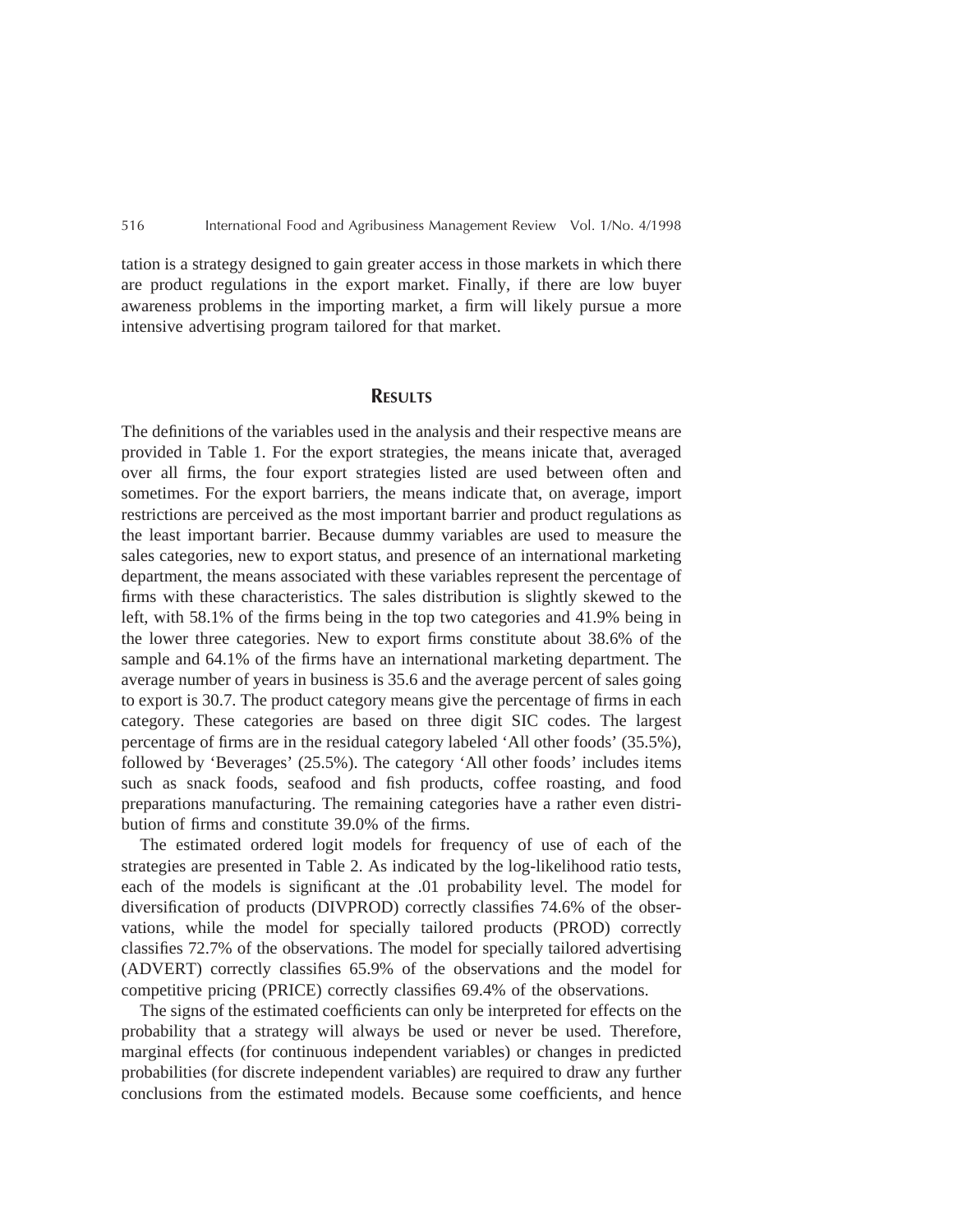| Variable<br><b>Names</b>  | Description                                                              | Unit of Measurement                                               | Means |
|---------------------------|--------------------------------------------------------------------------|-------------------------------------------------------------------|-------|
| <b>Export Strategies:</b> |                                                                          |                                                                   |       |
| <b>DIVPROD</b>            | Diversification by exporting several different<br>products               | 1 if always use, $\ldots$ , 5 if never<br>use                     | 2.0   |
| <b>PRICE</b>              | Competitive pricing relative to products in<br>foreign markets           | 1 if always use, $\dots$ , 5 if never<br>use                      | 2.2   |
| ADVERT                    | Advertising/promotion tailored for exporting                             | 1 if always use, $\ldots$ , 5 if never<br>use                     | 2.6   |
| <b>PROD</b>               | Specially tailored products for export<br>markets                        | 1 if always use, $\dots$ , 5 if never<br>use                      | 2.6   |
| <b>Export Barriers:</b>   |                                                                          |                                                                   |       |
| <b>REST</b>               | Import restrictions in foreign markets                                   | $1 = \text{major}, 2 = \text{minor}, 3 = \text{not}$<br>a barrier | 1.3   |
| <b>COMPETE</b>            | Competition from other suppliers                                         | $1 = \text{major}, 2 = \text{minor}, 3 = \text{not}$<br>a barrier | 1.5   |
| <b>AWARE</b>              | Buyer's awareness of product in foreign<br>market                        | $1 = \text{major}, 2 = \text{minor}, 3 = \text{not}$<br>a barrier | 1.5   |
| REGUL                     | Product regulations in foreign markets                                   | $1 = \text{major}, 2 = \text{minor}, 3 = \text{not}$<br>a barrier | 1.7   |
| Firm Characteristics:     |                                                                          |                                                                   |       |
| SAL1                      | Total 1994 sales less than \$250,000<br>(omitted category)               | 1 if sales in category, 0<br>otherwise                            | .120  |
| SAL2                      | Total 1994 sales from \$250,000 to<br>\$999,999                          | 1 if sales in category, 0<br>otherwise                            | .103  |
| SAL3                      | Total 1994 sales from \$1,000,000 to<br>\$4,999,999                      | 1 if sales in category, 0<br>otherwise                            | .196  |
| SAL4                      | Total 1994 sales from \$5,000,000 to<br>\$49,999,999                     | 1 if sales in category, 0<br>otherwise                            | .326  |
| SAL <sub>5</sub>          | Total 1994 sales of \$50,000,000 and<br>greater                          | 1 if sales in category, 0<br>otherwise                            | .255  |
| NEWEXP                    | New-to-export firm                                                       | 1 if exporting less than 5 years,<br>0 otherwise                  | .386  |
| YRBUS                     | Years in business                                                        | number of years                                                   | 35.6  |
| <b>EXINT</b>              | Export intensity                                                         | proportion of total sales from<br>exports in 1994                 | .307  |
| <b>INTMKT</b>             | International marketing personnel or<br>department                       | 1 if firm has personnel or<br>department, 0 otherwise             | .641  |
| S <sub>201</sub>          | Meat products                                                            | 1 if export product, 0<br>otherwise                               | .076  |
| S202                      | Dairy products                                                           | 1 if export product, 0<br>otherwise                               | .076  |
| S <sub>2</sub> 03         | Fruits and vegetables                                                    | 1 if export product, 0<br>otherwise                               | .081  |
| S204                      | Cereals and grain products                                               | 1 if export product, 0<br>otherwise                               | .076  |
| S205                      | Bakery goods                                                             | 1 if export product, 0<br>otherwise                               | .043  |
| S206                      | Confectionery products                                                   | 1 if export product, 0<br>otherwise                               | .038  |
| S208                      | <b>Beverages</b>                                                         | 1 if export product, 0<br>otherwise                               | .255  |
| S <sub>209</sub>          | All other foods and food preparations and<br>products (omitted category) | 1 if export product, 0<br>otherwise                               | .355  |

**Table 1.** Variable Names, Definitions, and Means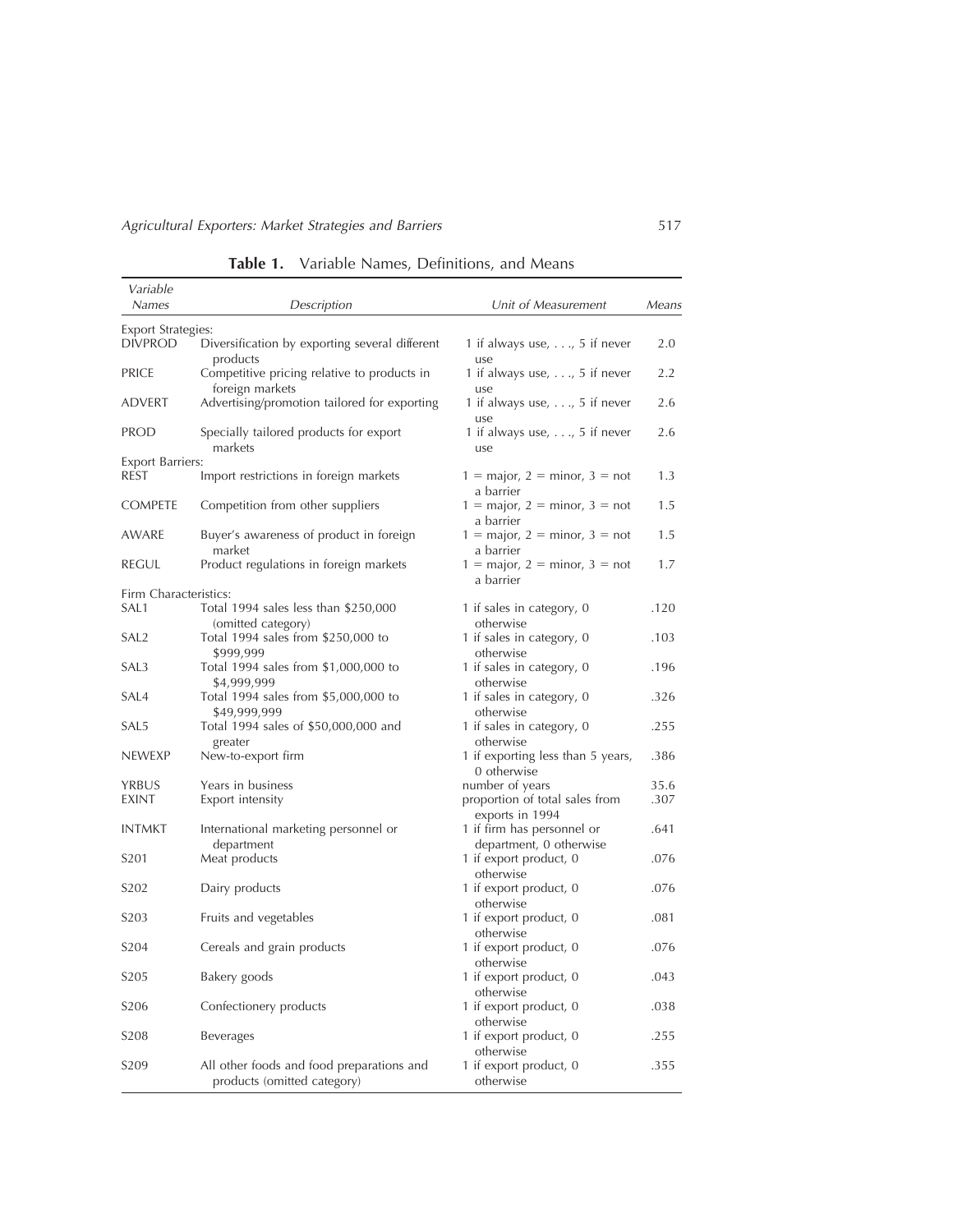|                                        |                | <b>Export Market Strategies</b> |               |                      |
|----------------------------------------|----------------|---------------------------------|---------------|----------------------|
| Explanatory Variable                   | <b>DIVPROD</b> | <b>PROD</b>                     | <b>ADVERT</b> | <b>PRICE</b>         |
| $\alpha_1$                             | $-2.6631***$   | $-2.5548***$                    | $-3.5613***$  | $-.1738$             |
|                                        | (.7734)        | (.7022)                         | (.7268)       | (.7213)              |
| $\alpha_{2}$                           | $-.8142$       | $-.7006$                        | $-2.271***$   | 1.5848**             |
|                                        | (.7523)        | (.6751)                         | (.6970)       | (.7281)              |
| $\alpha_3$                             | .6773          | .7967                           | $-.6244$      | 3.1298***            |
|                                        | (.7598)        | (.6788)                         | (.6811)       | (.7601)              |
| $\alpha_4$                             | 1.7762**       | 1.9721***                       | $1.473**$     | 4.8217***            |
|                                        | (.8017)        | (.7061)                         | (.7505)       | (.8533)              |
| <b>BARRIER</b>                         | $-.6885**$     | $-.3658*$                       | $-.3391$      | $-.7172***$          |
|                                        | (.3196)        | (.2200)                         | (.2125)       | (.2285)              |
| SAL <sub>2</sub>                       | .9172          | $-.7966$                        | .8528         | $-.4706$             |
|                                        | (.6269)        | (.6080)                         | (.6104)       | (.6241)              |
| SAL <sub>3</sub>                       | $1.1406**$     | .0921                           | .4684         | $-.9008*$            |
|                                        | (.5330)        | (.5180)                         | (.5148)       | (.5361)              |
| SAL <sub>4</sub>                       | 1.3791***      | .1461                           | .9497*        | $-1.2456**$          |
|                                        | (.5011)        | (.4831)                         | (.4810)       | (.4999)              |
| SAL <sub>5</sub>                       | 1.1744**       | $-.4225$                        | .6654         | $-.4879$             |
|                                        | (.5338)        | (.5112)                         | (.5102)       | (.5231)              |
| <b>NEWEXP</b>                          | $-0.257$       | .1704                           | $1.2535***$   | $-.4022$             |
|                                        | (.3234)        | (.3146)                         | (.3263)       | (.3168)              |
| YRBUS                                  | $.0151***$     | .0065                           | $.0134**$     | .00395               |
|                                        | (.0058)        | (.0053)                         | (.0053)       | (.0052)              |
| <b>EXINT</b>                           | $1.8301***$    | 2.2869***                       | $1.1724**$    | 1.1822**             |
|                                        | (.5382)        | (.5246)                         | (.4881)       | (.5068)              |
| <b>INTMKT</b>                          | $1.1224***$    | $.8714***$                      | $.8748***$    | $.8275***$           |
|                                        | (.3324)        | (.3161)                         | (.3154)       | (.3179)              |
| S <sub>201</sub>                       | $-.2998$       | 1.3853**                        | $-.0369$      | $-.5372$             |
|                                        | (.6289)        | (.6238)                         | (.5812)       | (.4845)              |
| S202                                   | $-.065$        | .3078                           | $-.9707*$     | .2700                |
|                                        | (.6071)        | (.5888)                         | (.5858)       | (.5905)              |
| S <sub>2</sub> 0 <sub>3</sub>          | $-1.0076*$     | .2423                           | .0552         | .4469                |
|                                        | (.5610)        | (.5375)                         | (.5317)       | (.5425)              |
| S <sub>2</sub> 04                      | .3200          | $-.7264$                        | .5188         | $-.5910$             |
|                                        | (.6045)        | (.5631)                         | (.5647)       | (.5670)              |
| S <sub>025</sub>                       | $-.4188$       | .5103                           | .4060         | $-.4919$             |
|                                        | (.7472)        | (.7231)                         | (.7339)       | (.7232)              |
| S <sub>206</sub>                       | 1.0145         | $-.8561$                        | $-.0701$      | $-1.2398*$           |
|                                        | (.8493)        | (.7433)                         | (.7416)       | (.7563)              |
| S208                                   | .4920          | $-.3243$                        | .2668         | .2906                |
| LLR Test $(X^2)$                       | (.4040)        | (.3892)                         | (.3848)       | (.3946)<br>41.639*** |
| <b>Percent Correct Classifications</b> | 63.844***      | 57.896***                       | 35.85***      |                      |
|                                        | 74.6           | 72.7                            | 67.9          | 69.4                 |

Table 2. Estimated Ordered Logistic Models of Export Market Strategies<sup>a</sup>

Notes:  $a_{***}$  = significant at  $\alpha$  = .01, \*\* = significant at  $\alpha$  = .05,\* = significant at  $\alpha$  = .10.

variables, are found to be insignificant the marginal effects or changes in predicted probabilities are not calculated for those variables.

The marginal effects of barrier perceptions, export intensity, and years in business are shown in Table 3. In general, as the perceptions of the barriers become less (more) major, the probability that a strategy is used frequently decreases (increases). Because the estimated coefficient on buyer awareness in the model for frequency of use specially tailored advertising is not significant, the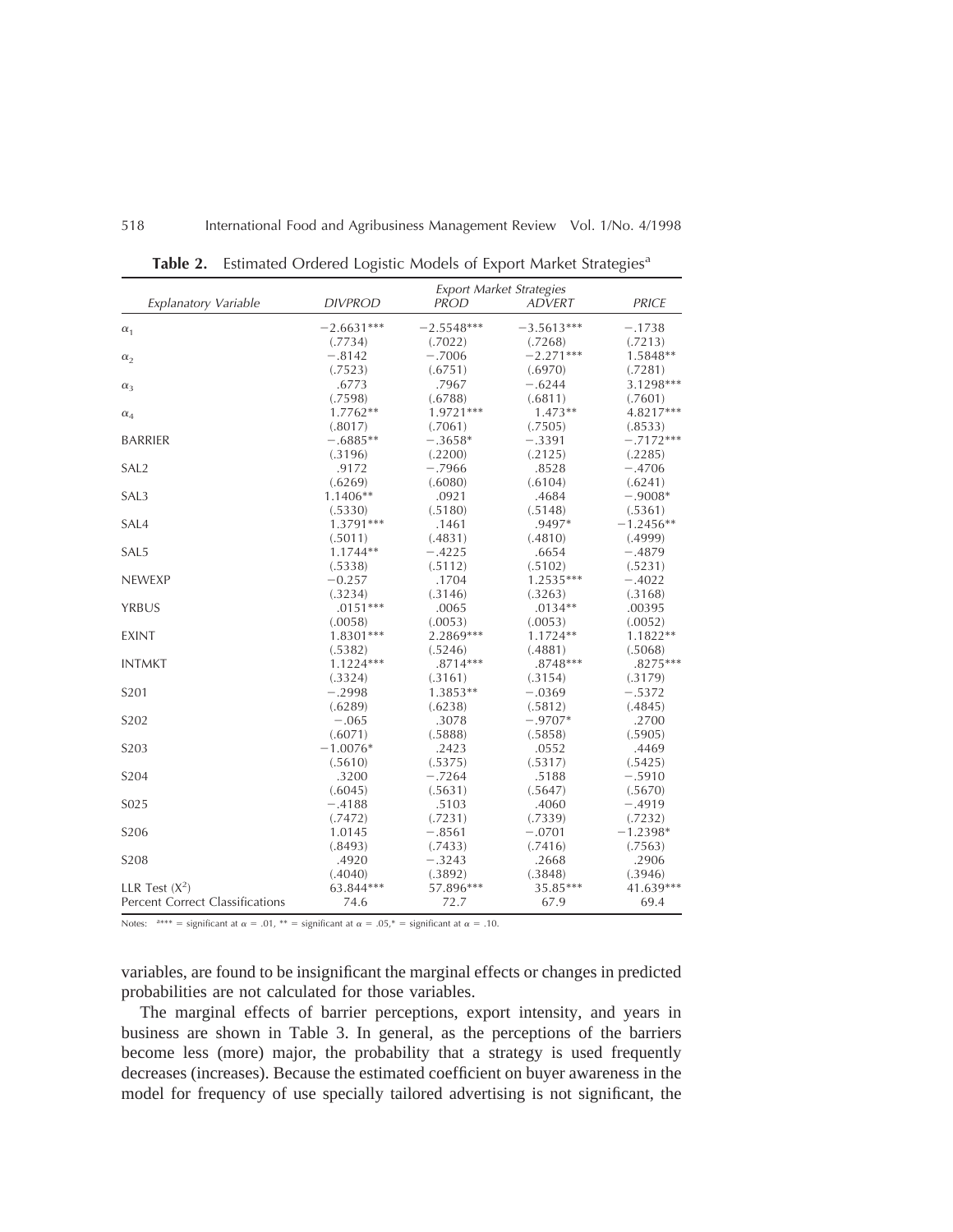|                                  | Marginal Effect on Probability that Export Market Strategy<br>is Used |              |                             |          |          |  |
|----------------------------------|-----------------------------------------------------------------------|--------------|-----------------------------|----------|----------|--|
| Variable                         | Always                                                                | <i>Often</i> | Sometimes                   | Rarely   | Never    |  |
|                                  | Diversification of Exports Across Products                            |              |                             |          |          |  |
| Import Restrictions              | $-.1575$                                                              | $-.0105$     | .0744                       | .0674    | .0262    |  |
| Export Intensity                 | .4187                                                                 | .0279        | $-.1979$                    | $-.1972$ | $-.0696$ |  |
| Years in Business                | .0034                                                                 | .0023        | $-.0016$                    | $-.0015$ | $-.0006$ |  |
|                                  |                                                                       |              | Specially Tailored Products |          |          |  |
| In-Country Product Regulations   | $-.0467$                                                              | $-.0395$     | .0087                       | .0423    | .0352    |  |
| Export Intensity                 | .2917                                                                 | .2470        | $-.0545$                    | $-.2642$ | $-.2200$ |  |
| Years in Business                |                                                                       |              |                             |          |          |  |
|                                  | Specially Tailored Advertising                                        |              |                             |          |          |  |
| <b>Buyer Awareness</b>           |                                                                       |              |                             |          |          |  |
| Export Intensity                 | .1753                                                                 | .0534        | .0413                       | $-.1100$ | $-.1601$ |  |
| Years in Business                | .0020                                                                 | .0006        | .00047                      | $-.0013$ | $-.0018$ |  |
|                                  | <b>Competitive Pricing</b>                                            |              |                             |          |          |  |
| Competition from Other Suppliers | $-.1296$                                                              | $-.0434$     | .0381                       | .0794    | .0555    |  |
| Export Intensity                 | .2136                                                                 | .0716        | $-.0628$                    | $-.1308$ | $-.0916$ |  |
| Years in Business                |                                                                       |              |                             |          |          |  |

**Table 3.** Marginal Effects of Barrier Perceptions, Export Intensity, and Years in Business

marginal effect is not calculated. For each of the remaining barriers, as the perception of the barrier becomes less major, the probability that the corresponding strategy is always or often used decreases, while the probability that the strategy is used sometimes, rarely, or never increases.

The pattern of the marginal effects with respect to export intensity is consistent across strategies. As export intensity increases, the probabilities that each of the strategies are used more (less) frequently increases (decreases). For example, as export intensity increases, diversification across products, special tailoring of products, and competitive pricing become more likely to be used always or often and less likely to be used sometimes, rarely, or never. Use of specially tailored advertising becomes more likely to be used always, often, or sometimes and less likely to be used rarely or never.

The pattern of the marginal effects with respect to years in business is also consistent across strategies and similar to export intensity. As years in business increase, the probabilities that the strategies of diversification across products and specially tailored advertising are used more (less) frequently increases (decreases). With an increase in the years in business, the probability that diversification across products will be used always or often increases, and the probability that the strategy will be used sometimes, rarely, or never decreases. As years in business increase, the probability that specially tailored advertising will be used sometimes to always increases and the probability that the strategy will rarely or never be used decreases. Years in business do not significantly influence specially tailoring of products or use of competitive pricing.

Table 4 gives the change in the probability of frequency of use of a strategy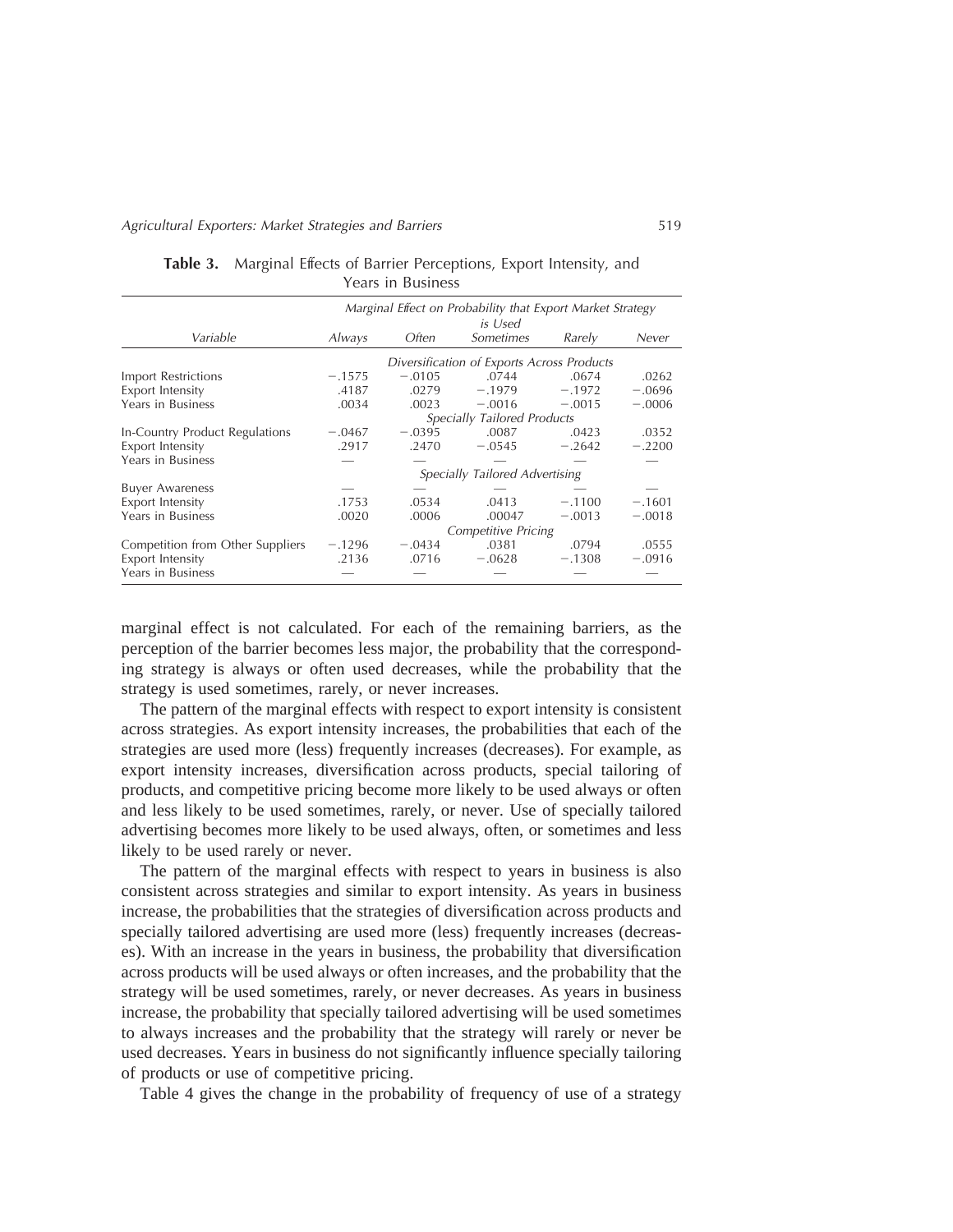|                         |          |                                                           | $\lambda$<br>$\overline{\phantom{a}}$ |          |          |  |
|-------------------------|----------|-----------------------------------------------------------|---------------------------------------|----------|----------|--|
|                         |          | Change in Probability that Export Market Strategy is Used |                                       |          |          |  |
| Variable                | Always   | Often                                                     | Sometimes                             | Rarely   | Never    |  |
|                         |          | Diversification of Exports Across Products                |                                       |          |          |  |
| SAL3 Versus SAL1        | .2125    | .0317                                                     | $-.1428$                              | $-.0621$ | $-.0392$ |  |
| <b>SAL4 Versus SAL1</b> | .2700    | .0114                                                     | $-.1683$                              | $-.0695$ | $-.0433$ |  |
| SAL5 Versus SAL1        | .2205    | .0293                                                     | $-.1466$                              | $-.0633$ | $-.0399$ |  |
|                         |          |                                                           | Specially Tailored Advertising        |          |          |  |
| SAL3 Versus SAL1        |          |                                                           |                                       |          |          |  |
| SAL4 Versus SAL1        | .1267    | .0982                                                     | $-.0614$                              | $-.1316$ | $-.0319$ |  |
| SAL5 Versus SAL1        |          |                                                           |                                       |          |          |  |
|                         |          | <b>Competitive Pricing</b>                                |                                       |          |          |  |
| SAL3 Versus SAL1        | $-.1862$ | .0020                                                     | .1164                                 | .0533    | .0145    |  |
| <b>SAL4 Versus SAL1</b> | $-.2380$ | $-.0306$                                                  | .1593                                 | .0851    | .0242    |  |
| <b>SAL5 Versus SAL1</b> |          |                                                           |                                       |          |          |  |

**Table 4.** Change in Probability of Frequency of Use of Strategy Across Sales Category

across sales categories. These changes are calculated by taking the difference between the predicted probability for the SAL3, SAL4, and SAL5 categories and the base category SAL1, respectively. Because the coefficient on SAL2 is not significant in any of the models, the marginal effects are not calculated. As sales increase, the probability of using diversification of products more (less) frequently increases (decreases). When sales increase from SAL2 to SAL4, a similar pattern is found for the specially tailored advertising strategy. Neither the coefficient on SAL3 nor SAL5 is significant, hence the marginal effects are omitted. As sales increase from SAL1 to SAL3, the probability of always using competitive pricing decreases and the probabilities of using the strategy often, sometimes, rarely or never increase. As sales from SAL1 to SAL4, the probabilities using competitive pricing always or often decrease. The coefficient on SAL5 is not significant.

Table 5 gives the change in the probability of frequency of use of a strategy with respect to the existence of an international marketing department and new to export status. These changes in the probabilities are calculated in a similar fashion to those in Table 4. In general, the firms with an international marketing department are more likely to frequently use each of the export marketing strategies than firms without specialized departments. The new to export variable is only significant in the specially tailored advertising model. In this model, the probabilities of always and often specially tailoring advertising increase and the probabilities of sometimes, rarely, and never specially tailoring advertising decrease if firms are new exporters.

#### **SUMMARY AND CONCLUSIONS**

This study extends results from the general business literature regarding export barriers and export market strategies, to examine how firms' perceptions about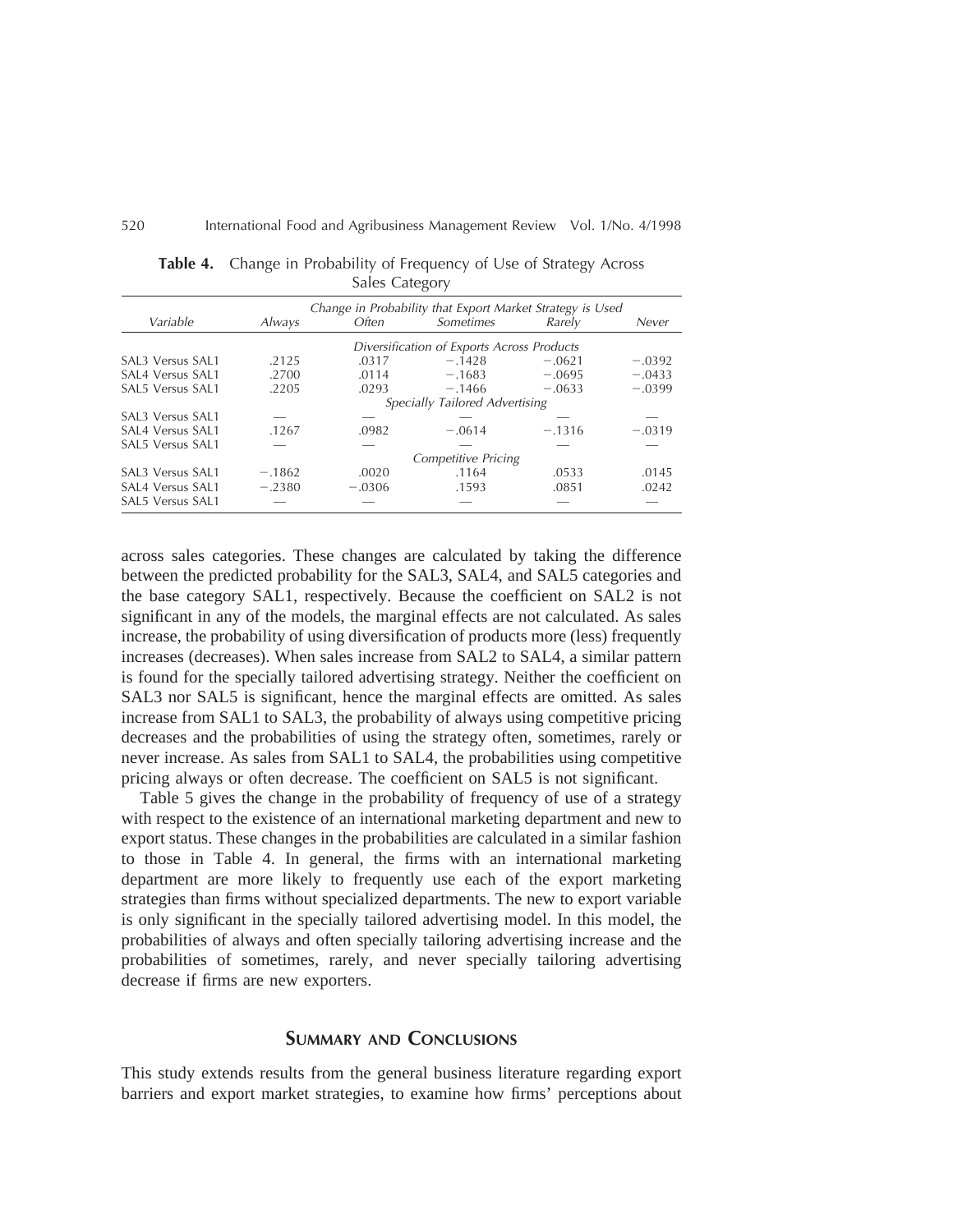|                                                              | Change in Probability that Export Market Strategy is<br>Used |          |                                |          |          |  |
|--------------------------------------------------------------|--------------------------------------------------------------|----------|--------------------------------|----------|----------|--|
| Variable                                                     | Always                                                       | Often    | Sometimes                      | Rarely   | Never    |  |
|                                                              | Diversification of Exports Across Products                   |          |                                |          |          |  |
| With Versus Without an International<br>Marketing Department | .2400                                                        | $-.0302$ | $-.1341$                       | $-.0475$ | $-.0281$ |  |
| New-to-Export versus Not New-to-Export                       |                                                              |          |                                |          |          |  |
|                                                              | Specially Tailored Products                                  |          |                                |          |          |  |
| With Versus Without an International<br>Marketing Department | .1027                                                        | .1117    | $-.0837$                       | $-.0769$ | $-.0538$ |  |
| New-to-Export versus Not New-to-Export                       |                                                              |          |                                |          |          |  |
|                                                              |                                                              |          | Specially Tailored Advertising |          |          |  |
| With Versus Without an International<br>Marketing Department | .1213                                                        | .0885    | $-.0641$                       | $-.1180$ | $-.0276$ |  |
| New-to-Export versus Not New-to-Export                       | .2047                                                        | .0985    | $-.1246$                       | $-.1469$ | $-.0317$ |  |
|                                                              | <b>Competitive Pricing</b>                                   |          |                                |          |          |  |
| With Versus Without an International<br>Marketing Department | .1402                                                        | .0533    | $-.1068$                       | $-.0669$ | $-.0198$ |  |
| New-to-Export versus Not New-to-Export                       |                                                              |          |                                |          |          |  |

**Table 5.** Change in Probability of Frequency of Use of Strategy Across Presence of International Marketing Department and New-to-Export Status.

barriers may influence the selection of a strategy. The results from this study suggest that how firms perceive the regulatory environment, including import restrictions and in-country product regulations can influence diversification and adaptation of products for foreign markets. Clearly, if a firm perceives import restrictions to be problematic and as limiting their market penetration for a given product, these firms may elect of diversify across a number of products as a marketing strategy. The results suggest that perceptions about import country production regulations or market requirements drive willingness to adapt products. Agribusiness firms exporting HVPs also appear to attempt to provide competitive prices in response to competition from other suppliers, suggesting that these firms do not necessarily view their product as niche or that they command risk premiums for exporting.

High levels of export intensity and presence of an international marketing department are indicative of commitment to exporting. Therefore, the results that as the export intensity of firms increases or if they have a specialized international marketing department, they pursue the export marketing strategies more frequently is not too surprising. These results are consistent with those of Piercy and da Rocha et al (Piercy, 1981; da Rocha, Christensen, and da Cunha, 1990).

Larger firms (as measured by sales) are more likely to diversify exports across a wider array of products. This result may reflect the fact that larger firms probably offer wider product lines than do many smaller firms. Moderately sized firms (as measured by sales) are less likely to compete based on price than smaller firms. These results are consistent with the results of Katsikeas and Leonidou, and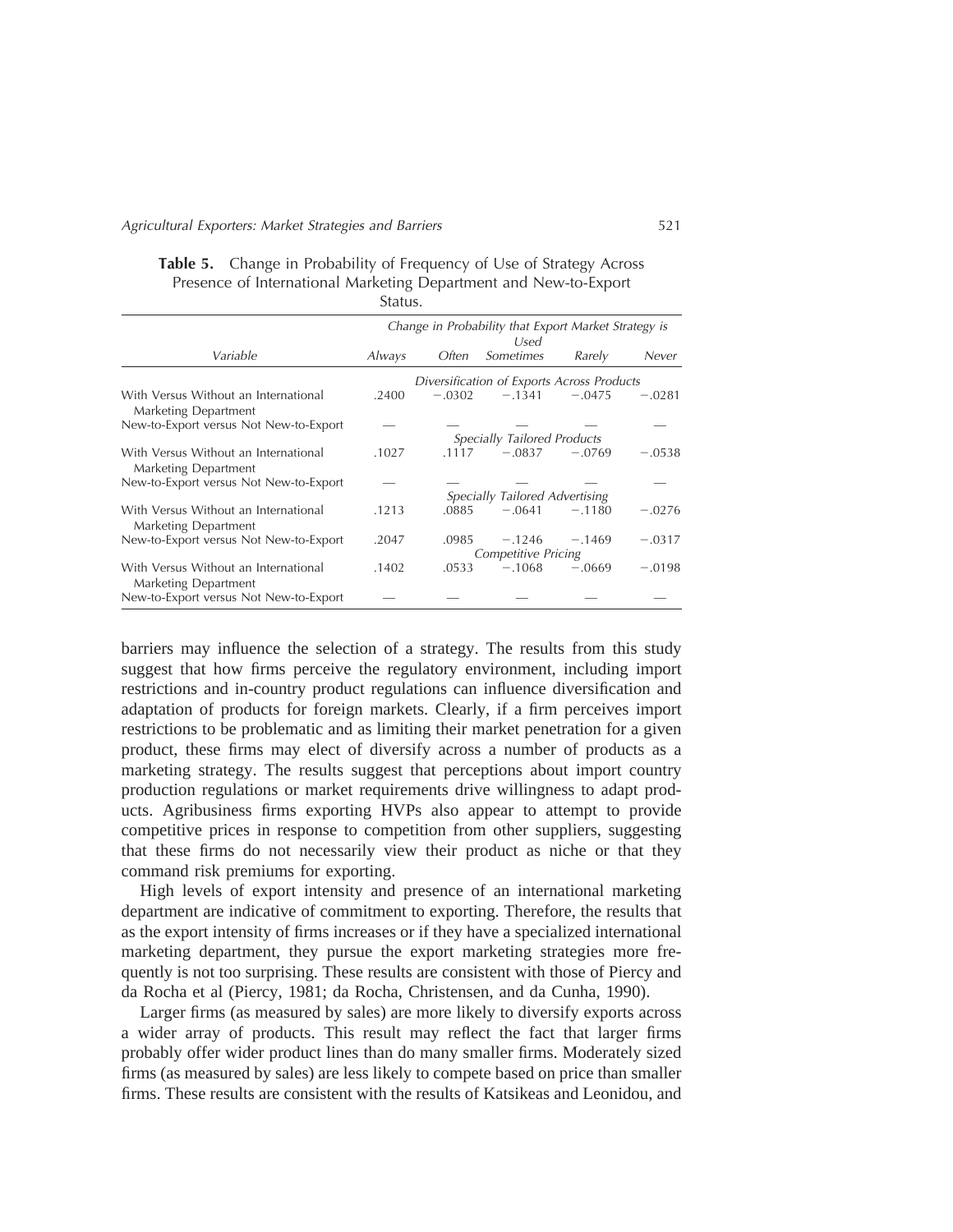Cavusgil and Kirpalani, but contrary to that of Christensen et al. (Katsikeas and Leonidou, 1996; Cavusgil and Kirpalani, 1993; Christensen, da Rocha, and Geitner, 1987) Interestingly, however, the largest sized firms show no significant difference from the smallest firms. While moderately sized firms are less frequent users of competitive pricing, they are more likely to use specially tailored advertising than were small firms. Again, as with competitive pricing, the largest firms, show no significant difference from the smallest firms. These results tend to suggest that very large and very small firms may focus their export marketing efforts on price competition, rather than tailoring advertising, compared with moderately sized firms.

The number of years a firm has been in business can indicate an overall managemnt experience level. The results from this study indicate that exporters of HVPs with more years of business experience are more likely to diversify exports across products and to specially tailor advertising. One surprising finding is that new exporters are more likely to tailor their advertising to a market. However, this result could reflect the fact that specially tailored advertising may be more necessary in new product or new market introductions, where buyers are less familiar with the product or company.

From the overall agreement of the results found here with the general business literature on exporting, it would appear that the strategies employed by high value agricultural products exporters are similar to those employed by other exporters. Because of the overall agreement with findings of the general business literature, the results suggest that successful strategies in export marketing of high value agricultural products may be similar to those in general business. As the results indicate, different barriers to trade, not surprisingly, require different strategies. The results presented here can be useful in helping firms with specific characteristics and perceptions about barriers identify the marketing strategies employed by firms with similar characteristics and facing similar export barriers. However, given the sparse availability of firm level analysis of agricultural exports and information about exporters of high value products, more research needs to be done before strong conclusions can be drawn.

# **NOTES**

- 1. The Market Promotion Program, now called the Market Access Program, is a promotion program administered by the USDA Foreign Agriculture Service. The program provides promotion assistance through cost sharing to eligible trade organizations that implement a foreign market development program (Federal Register). The program is facilitated through non-profit cooperators, including regional trade associations. Program funds go to promoting both generic and branded high value products, with about 40 percent of the program funds allocated to promotion of branded products.
- 2. The regions of the U.S. used in making these comparisons are West (AK, AZ, CA, CO, HI, ID, MT, NM, NV, OR, UT, WA, WY), Southeast (AL, AR, FL, GA, KY, LA, MS, NC, OK,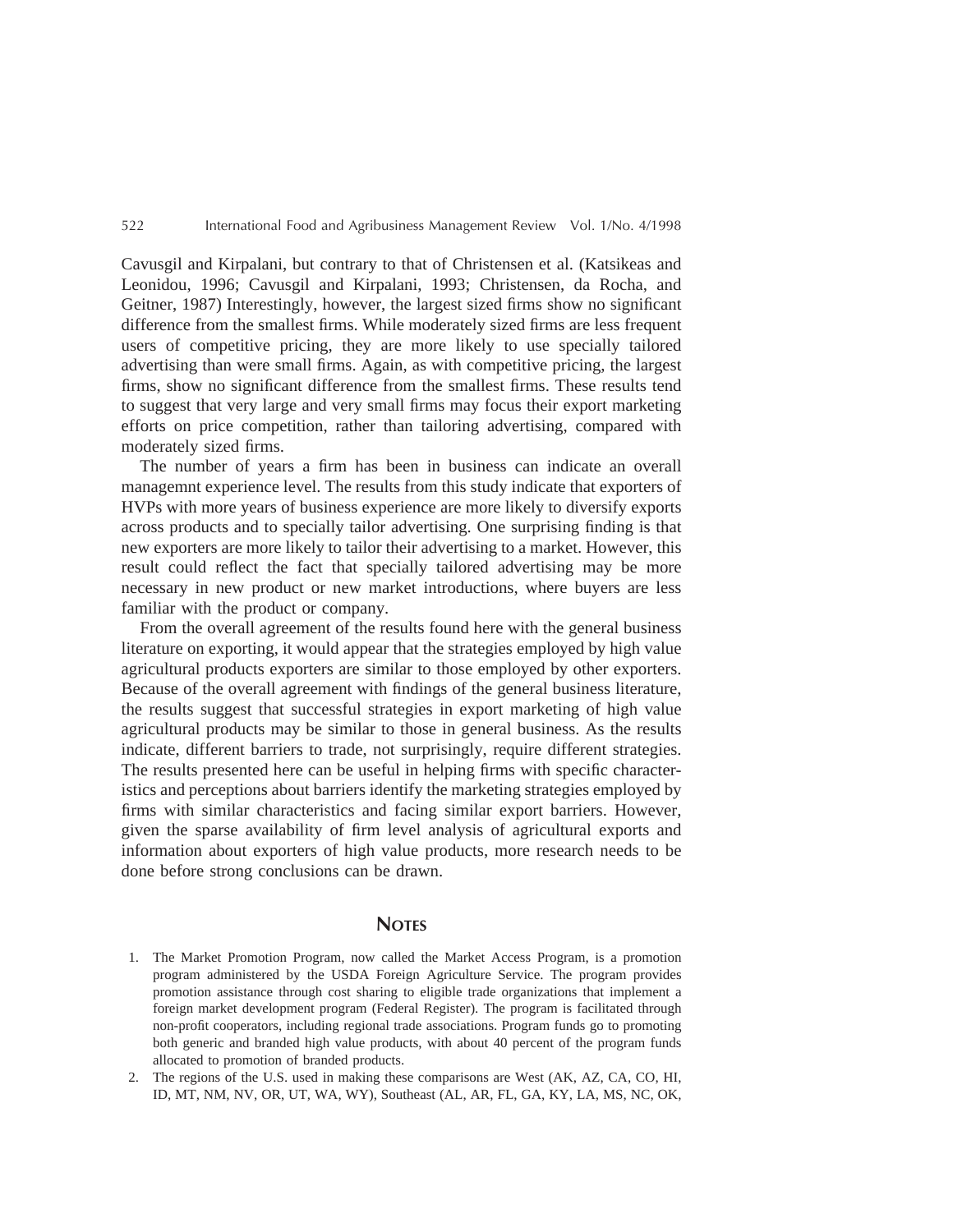SC, TN, TX, VA), Northeast (CT, DE, ME, MA, MD, NH, NJ, NY, PA, RI, VT, WV, and Midwest (IA, IL, IN, KS, MI, MN, MO, ND, NE, OH, SD, WI).

#### **REFERENCES**

- Barker, T. & Kaynak 1992. "An Empirical Investigation of the Differences Between Initiating and Continuing Exporters." *European Journal of Marketing*, 26 (3):27–35.
- Bauerschmidt, E. Sullivan, D. & Gillespie, K. 1985. "Common Factors Underlying Barriers to Export: Studies in the U.S. Paper Industry." *Journal of International Business Studies, 16*: 111–123.
- Bodur, M. 1986. "A Study on the Nature and Intensity of Problems Experienced by Turkish Exporting Firms." *Advances in International Marketing*, 1, 205–232.
- Cavusgil, T. 1984. "Differences in Exporting Firms Based on Their Degree of Internationalization." *Journal of Business Research*, 12:195–208.
- Cavusgil, T. & Kirpalani, V. 1993. "Introducing Products into Export Markets: Success Factors." *Journal of Business Research*, 27:1–15.
- Christen, C da Rocha, A. & Gernter, R. 1987. "An Empirical Investigation of the Factors Influencing Exporting Success of Brazilian Firms." *Journal of International Business Studies, 18*:61–77.
- da Rocha, A. Christensen, C. & da Chunha, C. 1990. "Aggressive and Passive Exporters: A Study of the Brazilian Furniture Industry." *International Marketing Review* 7:6–15.
- Dichtl, E. Koeglmayr, H. & Mueller, S. 1990. "International Orientation as a Precondition for Export Success." *Journal of International Business Studies*, 28 (1):23–40.
- Dillman, D. 1978. *Mail & Telephone Surveys*. New York: MacMillian Publishing Company.
- Greene, J. 1994. "High Value Food Products Boost Agricultural Exports." *Food Review*, 17 (3):18–22.
- Greene, W. 1993. *Econometric*. New York: MacMillan Publishing Company.
- Howard, D. & Borgia, D. 1991. "Exporting and Firm Size: Do Small Exporters Have Special Needs?" *Journal of Global Marketing*, 4 (1):79–97.
- Kaleka, A. Piercy, N. & Katsikeas, C. 1997. "The Impact of Level of Company Export Development on Exercised Power in Relationships Between Manufacturers and Overseas Distributors." *Journal of Marketing Management*, 13:119–134.
- Katsikeas, C. 1994. "Perceived Export Problems and Export Involvement: The Case of Greek Exporting Manufactures." *Journal of Global Marketing*, 7 (4):29–57.
- Katsikeas, C. & Leonidou, L. 1996. "Export Market Expansion Strategy: Differences Between Market Concentration and Spreading." *Journal of Marketing Management*, 12:113–134.
- Kedia, B. & Chhokar, J. 1986. Factors Inhibiting Export Performance of Firms: An Empirical Investigation. *Management International Review*, 24 (4):33–43.
- Massachusetts Institute for Social and Economic Research (MISER). (1997). *Exports of Food and Kindred Products by State*, report provided by MISER.
- Moini A. 1997. Barriers Inhibiting Export Performance of Small and Medium Sized Manufacturing Firms. *Journal of Global Marketing*, 10 (4):67–93.
- Naidu, G. & Rao, T. 1993. "Public Sector Promotion of Exports: A Needs Based Approach." *Journal of Business Research*, 27, 85–101.
- Piercy, N. "Export Marketing Management in Medium-sized British Firms." *European Journal of Marketing*, 17:48–67.
- Rabino, S. 1980. "An Examination of Barriers to Exporting Encountered by Small Manufacturing Companies." *Management International Review*, 20 (2):67–73.